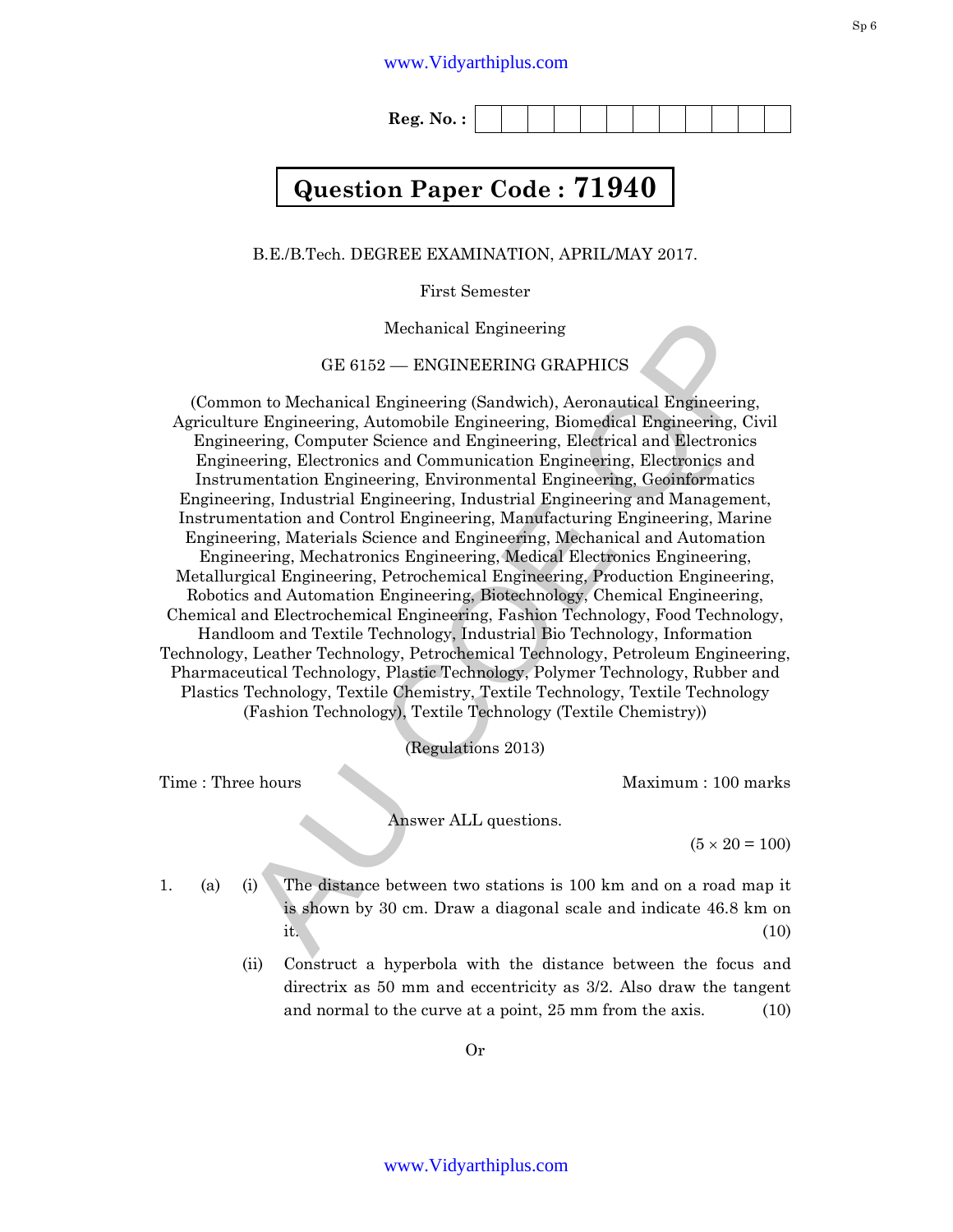(b) Draw the front view, top view and left side view of the object shown in figure.  $(20)$ 



2. (a) The top view of a 80 mm long line AB measures 65 mm, while the length of its front view is 55 mm. Its one end A in the H.P. and 12 mm in front of the V.P. Draw the projections of AB and determine its inclinations with  $\mu$  the H.P. and V.P. (20)

Or

- (b) A pentagonal lamina of 30 mm side rests on the H.P. on one of its corners with its surface inclined at 30° to the H.P. Draw its projections when the side opposite to the resting corner is  $45^{\circ}$  inclined to V.P. (20)
- 3. (a) A hexagonal pyramid with 30 mm base side and 70 mm long axis is lying on a slant edge on the ground such that the axis is parallel to the V.P. Draw its projections. (20)

Or

(b) A hexagonal prism of 30 mm base side and axis 65 mm long, has an edge of its base in the V.P. such that the axis is inclined at 30° to the V.P. and parallel to the H.P. Draw its projections. (20)